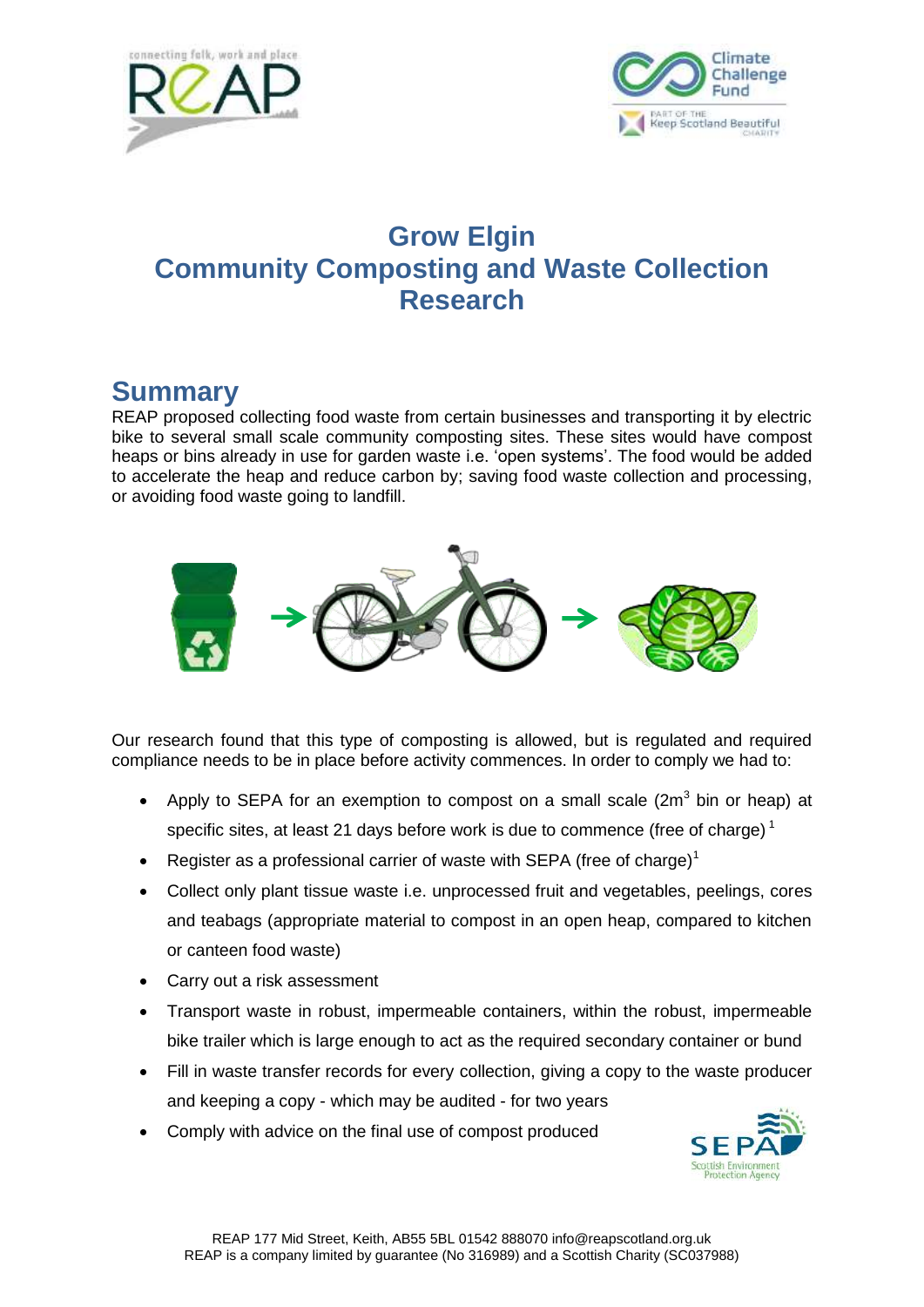# **Project proposal**

To help reduce carbon and encourage interest in and knowledge about the benefits of composting, the 'Grow Elgin' project planned to:

- Set up composting sites at community gardens and use compost systems set up at project partner organisations
- Collect food waste locally and transport it by electric bike to these compost sites
- Use the resulting compost on site to support the growing projects



# **Regulations and Compliance**

Collecting waste, composting and use of finished compost are controlled by legislation $2$  that is generally enforced by the Scottish Environmental Protection Agency (SEPA). This includes work carried out by charities and voluntary organisations. They must register as professional waste collectors and apply for exemption from license depending on the type and scale of composting they are carrying out.

There is no charge to charities and voluntary organisations for small scale schemes that comply with regulations, but compliance must be in place and notification of start date must be given to SEPA in writing before any activities begin.

Community composting of garden waste only such as on allotments, attracts no legislation and home composting is not regulated.

### **Composting regulations**

Different regulations apply to 'open' composting (bins or heaps) and 'closed vessel' composting (e.g. Rocket or Ridan composters). The type of composting chosen also affects the type of waste that may be composted.





'open' compost bin system 'closed' Ridan compost system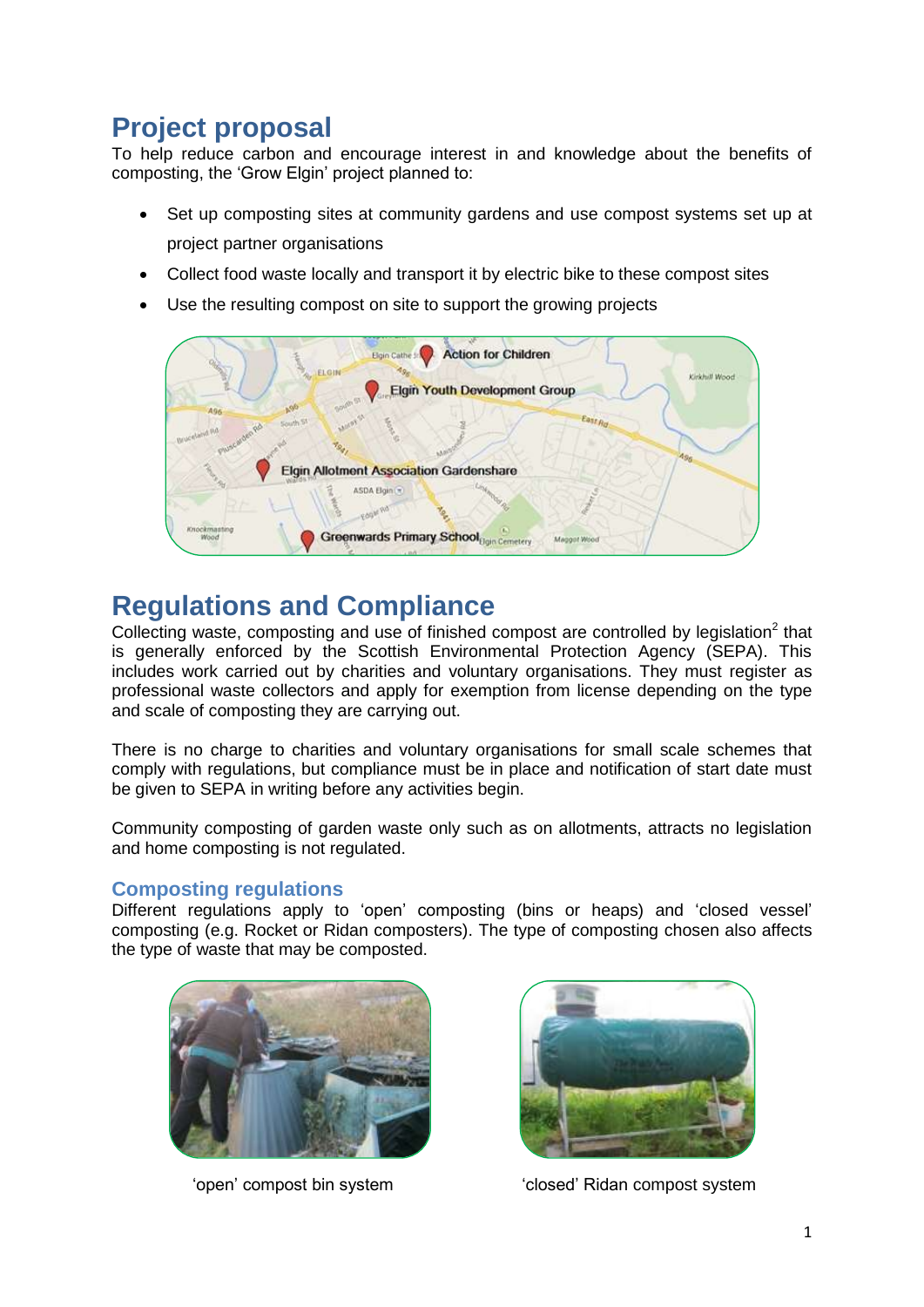SEPA advises that kitchen or canteen waste, even if it is 'meat excluded' is not suitable for composting in an open heap. Only unprocessed fruit and vegetables and peelings and cores can be composted this way i.e. 'plant tissue' waste. Discovering this influenced which businesses and organisations we could collect waste from.



REAP applied to SEPA for a Paragraph 12 exemption to The Waste (Scotland) Regulations 2011<sup>3</sup> and detailed:

- the type of waste to be composted
- the volume of compost heap or bin (maximum  $2m<sup>3</sup>$ )
- the location of the heap (supplying an 8 digit grid reference i.e. locating it within a  $10m<sup>2</sup>$  area

Application must be made at least 21 days before the activity is to start. The date of the proposed start of activity can be added to the form, which could save delay once exemption is granted, if work is almost ready to commence. SEPA advise that an inspection will be carried out at the start of activities and if there are any complaints or concerns raised during the following 12 months. Exemption is granted for a year and must be re-applied for at least 21 days before expiration.

If the land where composting is proposed is not controlled by the waste collector e.g. owned or leased by them, they must ensure any required planning permission is in place.

### **Collection and transport of food waste**

SEPA is also the enforcing authority for transport of controlled waste in Scotland. Controlled waste includes all commercial, industrial and household waste whether or not it contains toxic or hazardous substances.

Even if only handling such waste occasionally, charities or voluntary organisations must ensure they are listed on SEPA's register of professional collectors and transporters of waste. There is no charge for this type of registration. It is possible to register online via SEPA's website, although we found this system did not work for charities and we had to request a copy of the form which was sent to the regional office in Aberdeen. Notification of registration was received by post.

#### **Record keeping**

Two copies of a waste transfer note are filled in at each collection, noting the type and weight of waste collected. One copy is given to the waste producer and one is kept by the collector. Records must be kept for up to 2 years and are auditable. Some projects will also have to return an annual record to SEPA.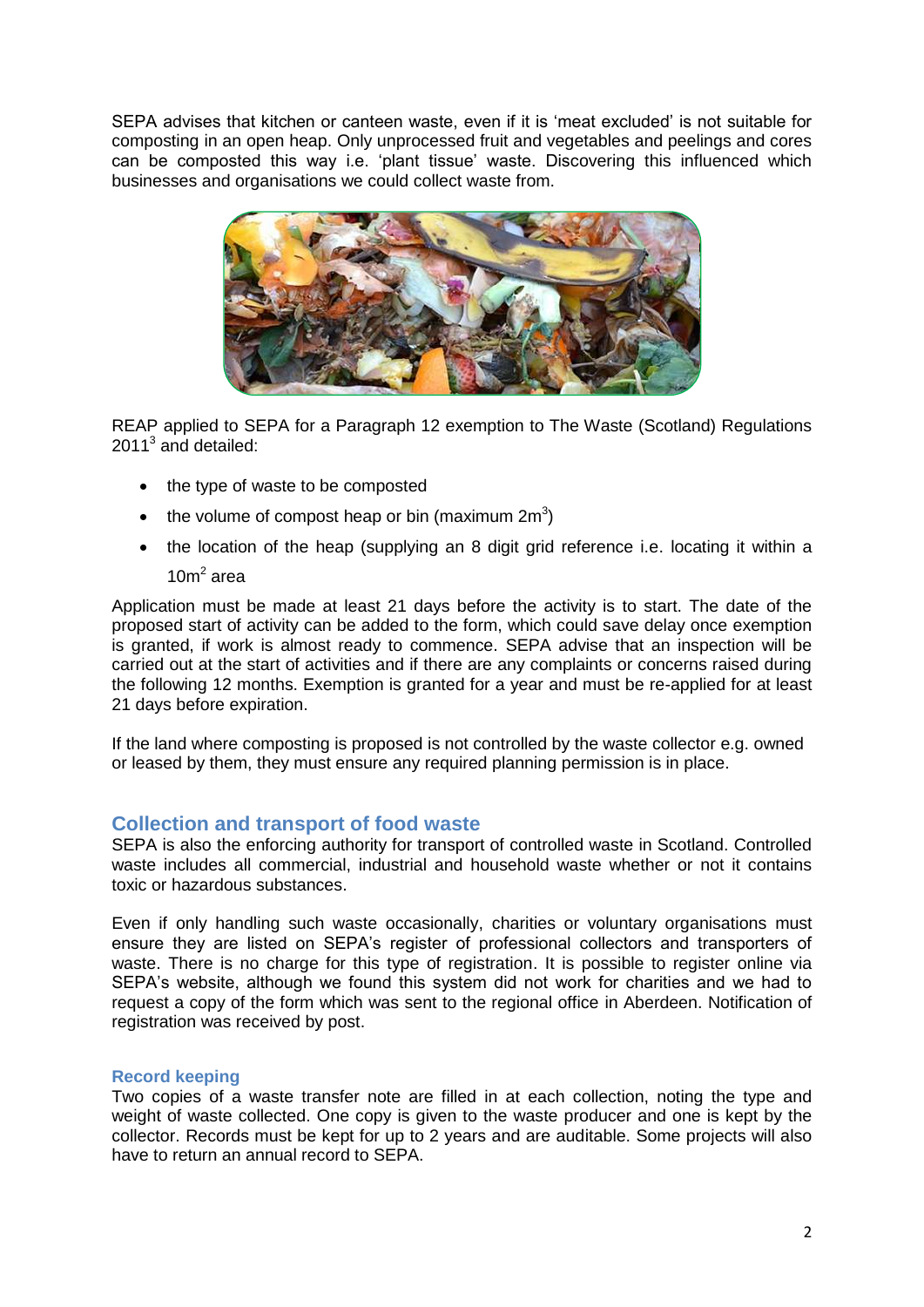#### **Transport containers**

Primary containers must be robust and impermeable. Materials are not specified but containers should be repaired or replaced as soon as there are signs of damage.

A secondary impermeable container (bund or drip tray) that can fully contain any leaks from the primary container should also be used. There are regulations governing the size of outer to inner containers, but a local SEPA Environmental Protection Officer advised that at the proposed scale of operation, the requirement is for two separate levels of containment with the outer container a minimum of 1 litre larger than the total volume of the inner container or containers.

The bike trailer is made of sturdy plastic and is leak-proof. It has a volume of 90 litres and could be fitted with 2 leak-proof lidded containers with a total volume of 89 litres.



Depending on the needs of waste producers, REAP could collect a full caddy and leave an empty caddy behind.

### **Use of finished compost**

SEPA also regulates use of finished compost. Compost is no longer considered to be a waste if it complies with PAS100 quality standards and has a market for use. PAS100 specification documents are publically available free of charge on application to WRAP via their website<sup>4</sup>. Compliance requires the compost reaching certain temperatures, daily recording of temperatures, and lab testing of samples for pathogens such as E. Coli 0157. The compost produced in this project will not meet PAS100 requirements and there would not be time to become compliant in the lifetime of this project.

Compost that does not comply with PAS100 quality standards is still considered to be waste and would need to comply with regulation concerning use of waste. It may be possible to register for exemption to use this kind of waste on land, subject to an expert making a statement about risks and how the compost will improve the land.

This would not apply where the compost will be used by a private householder on their garden or allotment, but this would mean further transport and record keeping of the waste and is beyond the scope of this project.

SEPA is seeking advice from their national Waste Team on the use of our compost, to help us find a pragmatic solution for such a small-scale operation. It may be the case that the compost breaks down rapidly in situ and is not spread on site.